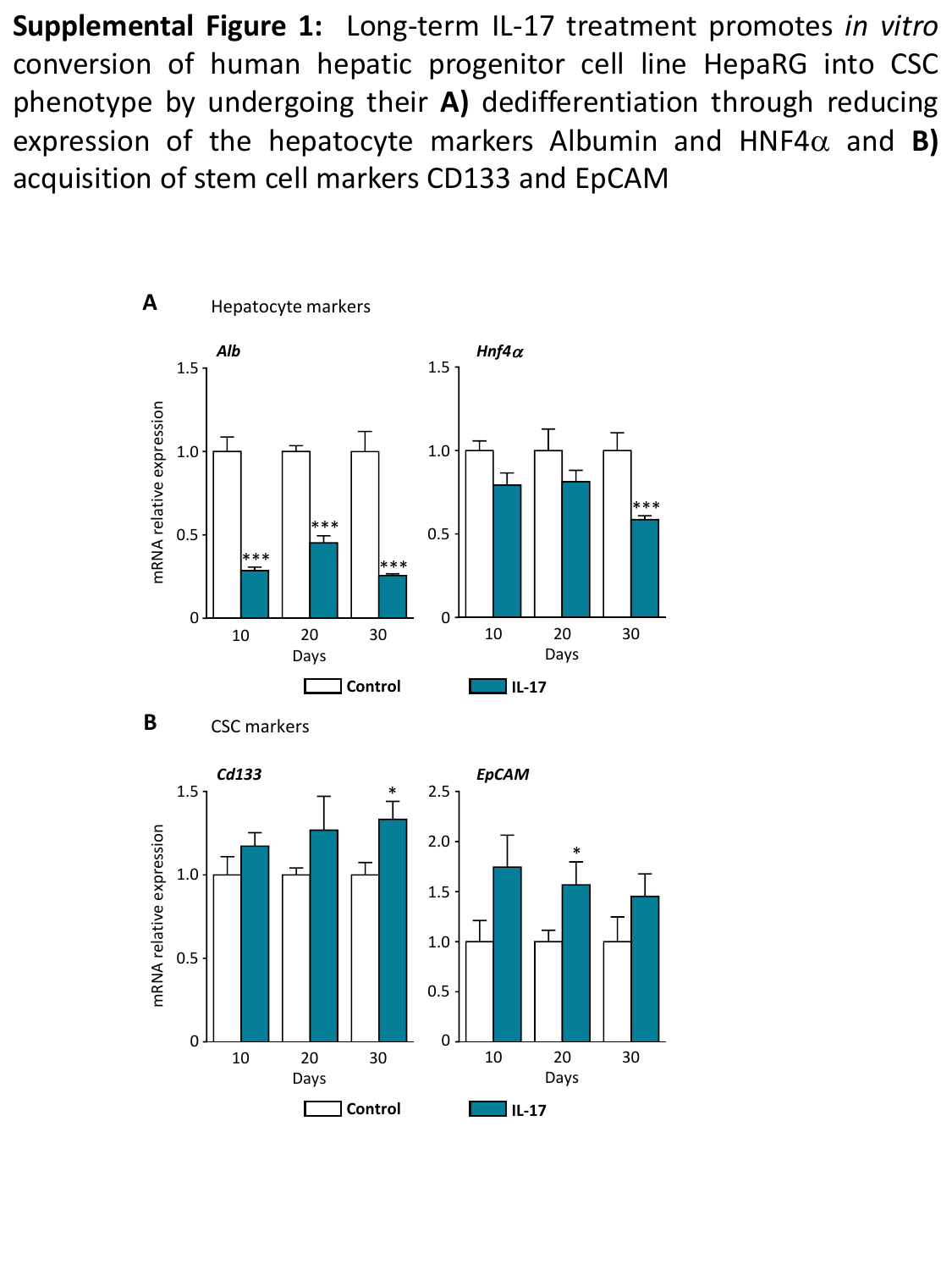**Supplemental Figure 2:** Validation of miR-122 expression after LPC transfection with miR-122 mimics